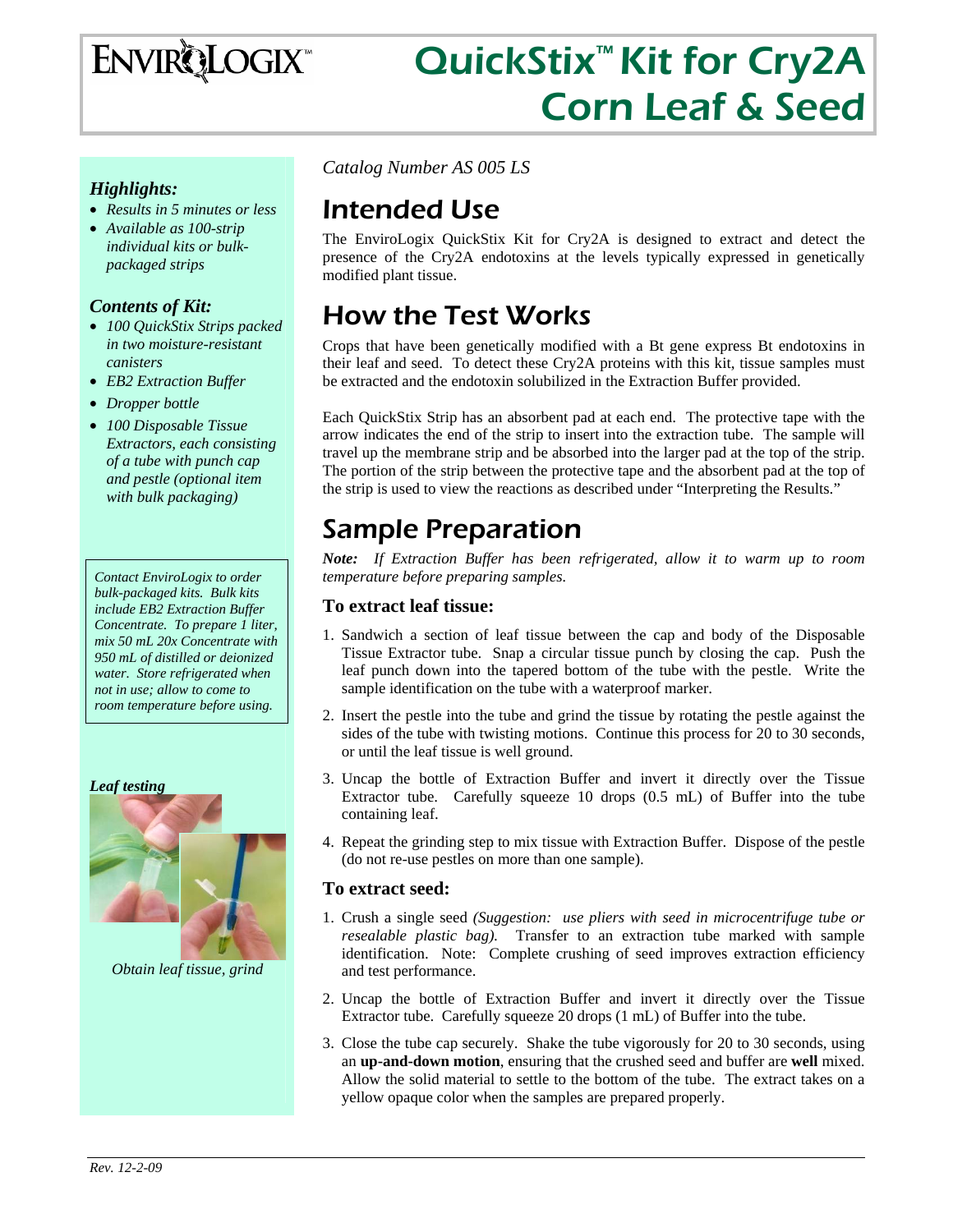#### *Seed testing*



*Crush single seed* 



*Extract seed sample vigorous shaking is important* 



*Insert QuickStix* 



*Any clearly discernable pink Test Line is considered positive* 

4. Use caution to prevent sample-to-sample cross-contamination with plant tissue, fluids, crushing equipment (*pliers*) or disposables. Be sure to use a new tube for each sample tested.

## How to Run the QuickStix Strip Test

- 1. Allow refrigerated canisters to come to room temperature before opening. Remove the QuickStix Strips to be used. Avoid bending the strips. Reseal the canister immediately.
- 2. Place the strip into the extraction tube. The sample will travel up the strip. Use a rack to support multiple tubes if needed.
- 3. Allow the strip to develop for 5 minutes before making final assay interpretations. Positive sample results may become obvious much more quickly.
- 4. To retain the strip, cut off and discard the bottom section of the strip covered by the arrow tape.

## Interpreting the Results

Development of the Control Line within 5 minutes indicates that the strip has functioned properly. Any strip that does not develop a Control Line should be discarded and the sample re-tested using another strip.

If the sample extract contains Cry2A endotoxin, a second line (Test Line) will develop on the membrane strip between the Control Line and the protective tape within 5 minutes of sample addition. The results should be interpreted as positive for Cry2A endotoxin expression.

If no Test Line is observed after 5 minutes have elapsed, the results should be interpreted as negative. A negative result means the sample contains less Cry2A endotoxin than is typically expressed in the tissues of Bt-modified plants.



## Kit Storage

This QuickStix Kit should be stored at room temperature, or refrigerated for a longer shelf life. Please note the shelf life on the kit box for each storage temperature. The kit may be taken into the field for use; however, prolonged exposure to high temperatures may adversely affect the test results. Important: do not open the desiccated canister until you are ready to use the test strips.

## Precautions and Limitations

- This kit is designed for screening for presence or absence only and is not meant to be quantitative.
- As with all tests, it is recommended that results be confirmed by an alternate method when necessary.
- The assay has been optimized to be used with the protocol provided in the kit. Deviation from this protocol may invalidate the results of the test.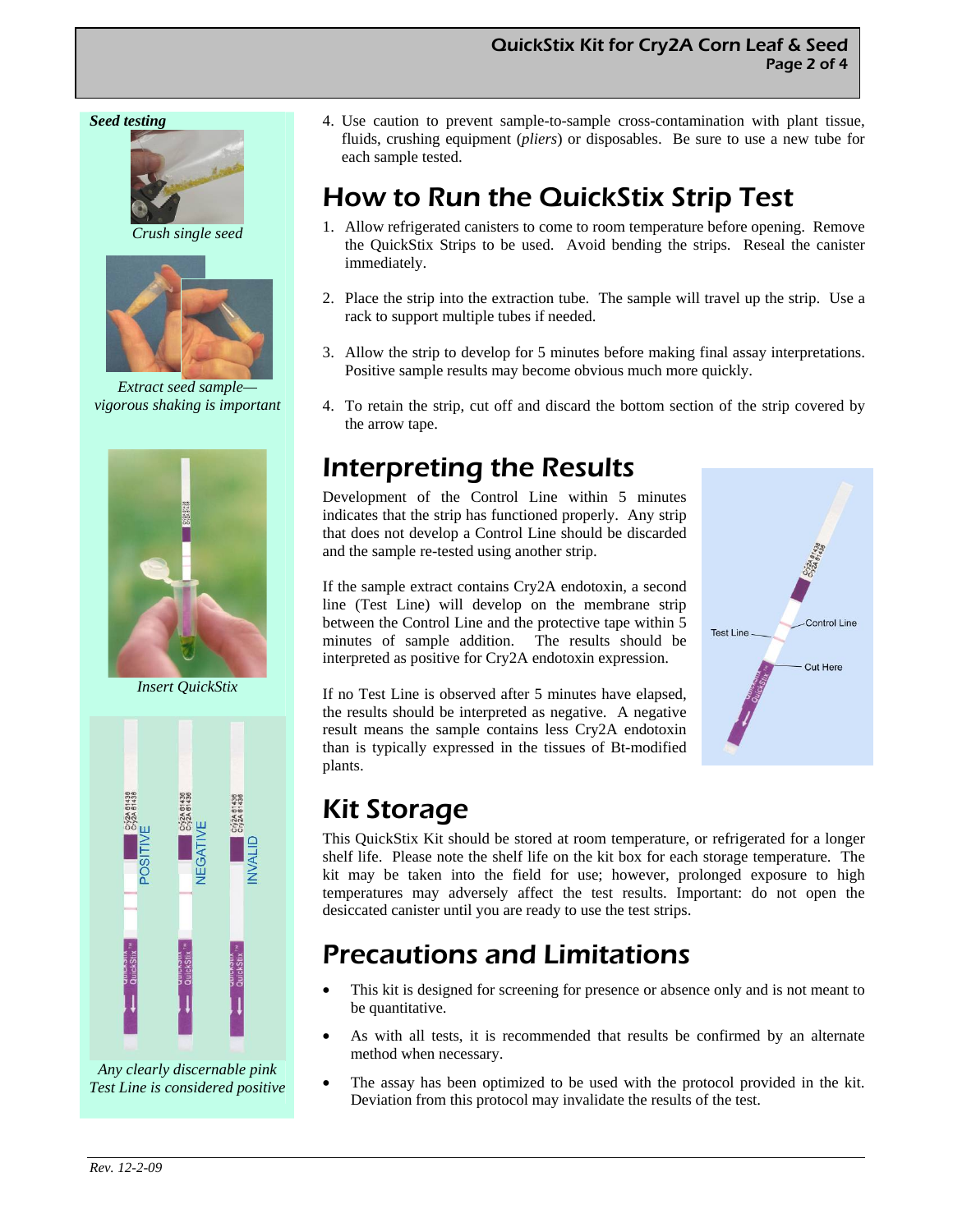#### QuickStix Kit for Cry2A Corn Leaf & Seed Page 3 of 4

- The results generated through the proper use of this kit reflect the condition of the working sample directly tested. Extrapolation as to the condition of the originating lot from which the working sample was derived should be based on sound sampling procedures and statistical calculations which address random sampling effects, non-random seed lot sampling effects, and assay system uncertainty. A negative result obtained when properly testing the working sample does not necessarily mean the originating lot is entirely negative for the analyte or protein in question.
- A negative result with this kit does not mean that the sampled tissue has not been otherwise genetically modified.
- A strong positive result may safely be interpreted in as little as 2 minutes after sample addition. It is not safe, however, to conclude that a sample is negative before a full 5 minutes has elapsed, as a weak positive sample may require the full 5 minutes for a distinct Test Line to appear.
- Protect all components from hot or cold extremes of temperature when not in use. Do not leave in direct sunlight or in vehicle.